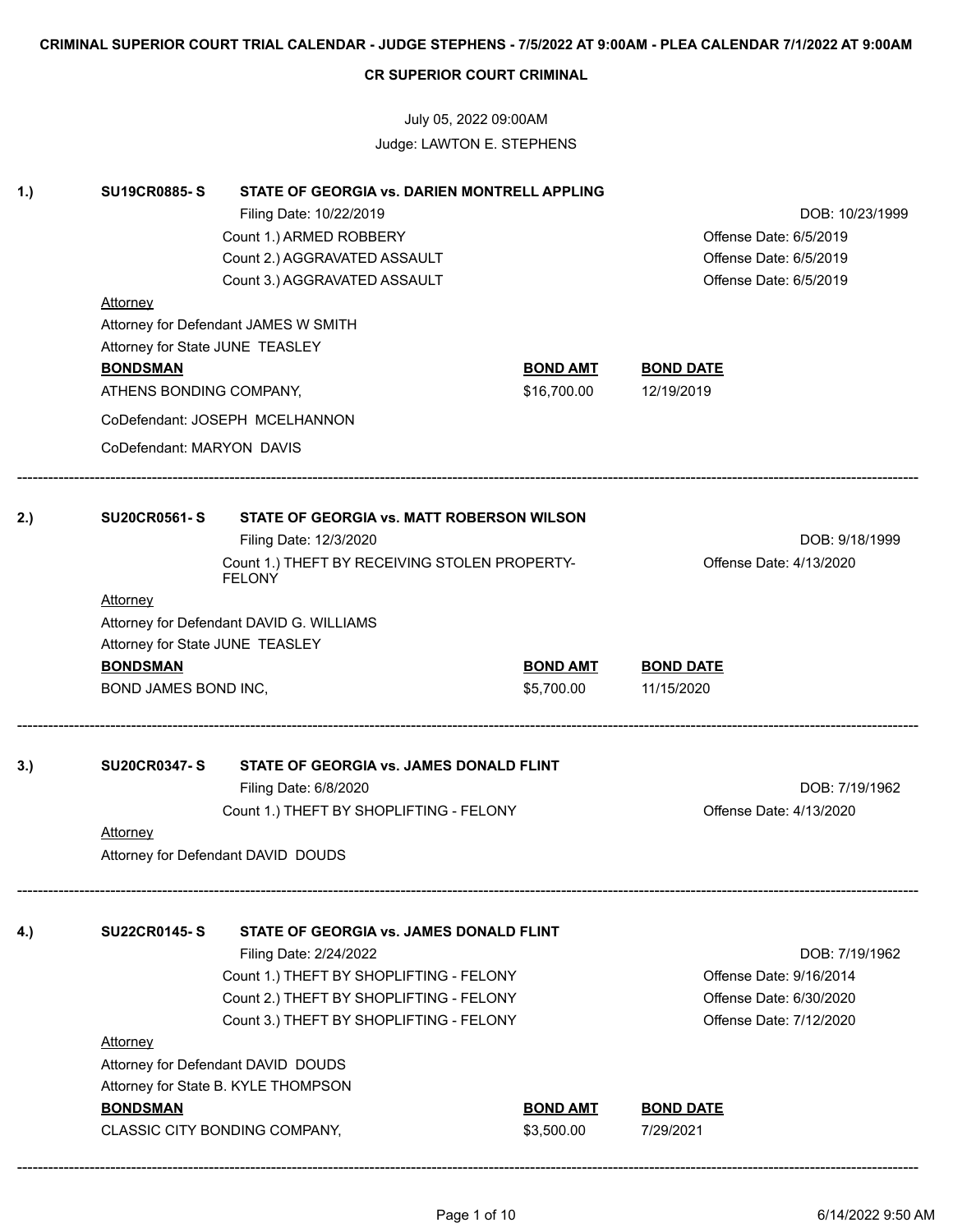# July 05, 2022 09:00AM Judge: LAWTON E. STEPHENS

| 5.) | <b>SU21CR0154-S</b>                                              | STATE OF GEORGIA vs. SHELTON FAVORS                                   |                 |                                             |  |
|-----|------------------------------------------------------------------|-----------------------------------------------------------------------|-----------------|---------------------------------------------|--|
|     |                                                                  | Filing Date: 4/22/2021                                                |                 | DOB: 3/8/1960                               |  |
|     |                                                                  | Count 1.) POSSESSION OF COCAINE WITH INTENT TO<br><b>DISTRIBUTE</b>   |                 | Offense Date: 9/9/2020                      |  |
|     | Count 2.) POSSESSION OF A SCHEDULE I OR II WITH<br><b>INTENT</b> |                                                                       |                 | Offense Date: 9/9/2020                      |  |
|     |                                                                  | Count 3.) POSSESSION OF A SCHEDULE III, IV OR V<br><b>WITH INTENT</b> |                 | Offense Date: 9/9/2020                      |  |
|     |                                                                  | Count 4.) DRUGS NOT IN ORIGINAL CONTAINER -<br><b>MISDEMEANOR</b>     |                 | Offense Date: 9/9/2020                      |  |
|     |                                                                  | Count 5.) FLEEING OR ATTEMPTING TO ELUDE A<br>POLICE OFFICER          |                 | Offense Date: 9/20/2020                     |  |
|     | <b>Attorney</b>                                                  |                                                                       |                 |                                             |  |
|     |                                                                  | Attorney for Defendant DAVID DOUDS                                    |                 |                                             |  |
|     | <b>BONDSMAN</b>                                                  |                                                                       | <b>BOND AMT</b> | <b>BOND DATE</b>                            |  |
|     | <b>BOND JAMES BOND INC,</b>                                      |                                                                       | \$8,620.00      | 9/22/2020                                   |  |
|     | FAVORS, SHELTON                                                  |                                                                       | \$1,300.00      | 9/24/2020                                   |  |
|     |                                                                  |                                                                       |                 |                                             |  |
| 6.) | <b>SU21CR0354-S</b>                                              | STATE OF GEORGIA vs. TIFFANY RIDGEWAY                                 |                 |                                             |  |
|     |                                                                  | Filing Date: 6/15/2021<br>Count 1.) BURGLARY - 2ND DEGREE (FELONY)    |                 | DOB: 11/21/1978<br>Offense Date: 12/23/2019 |  |
|     | <b>Attorney</b>                                                  |                                                                       |                 |                                             |  |
|     |                                                                  | Attorney for Defendant MICHAEL BROOKS                                 |                 |                                             |  |
|     | Attorney for State JUNE TEASLEY                                  |                                                                       |                 |                                             |  |
|     | <b>BONDSMAN</b>                                                  |                                                                       | <b>BOND AMT</b> | <b>BOND DATE</b>                            |  |
|     | DOUBLE O BONDING COMPANY,                                        |                                                                       | \$1,850.00      | 2/2/2020                                    |  |
|     |                                                                  | CoDefendant: GARLAND ALAN PASCHAL JR                                  |                 |                                             |  |
|     |                                                                  | CoDefendant: TIMOTHY MAURICE ELDER                                    |                 |                                             |  |
| 7.) | <b>SU21CR0354-S</b>                                              | STATE OF GEORGIA vs. TIMOTHY MAURICE ELDER                            |                 |                                             |  |
|     |                                                                  | Filing Date: 6/15/2021                                                |                 | DOB: 10/8/1979                              |  |
|     |                                                                  | Count 1.) BURGLARY - 2ND DEGREE (FELONY)                              |                 | Offense Date: 12/23/2019                    |  |
|     | Attorney                                                         |                                                                       |                 |                                             |  |
|     |                                                                  | Attorney for Defendant WILLIAM M OLSON                                |                 |                                             |  |
|     | Attorney for State JUNE TEASLEY                                  |                                                                       |                 |                                             |  |
|     | <b>BONDSMAN</b>                                                  |                                                                       | <b>BOND AMT</b> | <b>BOND DATE</b>                            |  |
|     | DOUBLE O BONDING COMPANY,                                        |                                                                       | \$2,950.00      | 1/14/2020                                   |  |
|     |                                                                  | CoDefendant: GARLAND ALAN PASCHAL JR                                  |                 |                                             |  |
|     |                                                                  | CoDefendant: TIFFANY RIDGEWAY                                         |                 |                                             |  |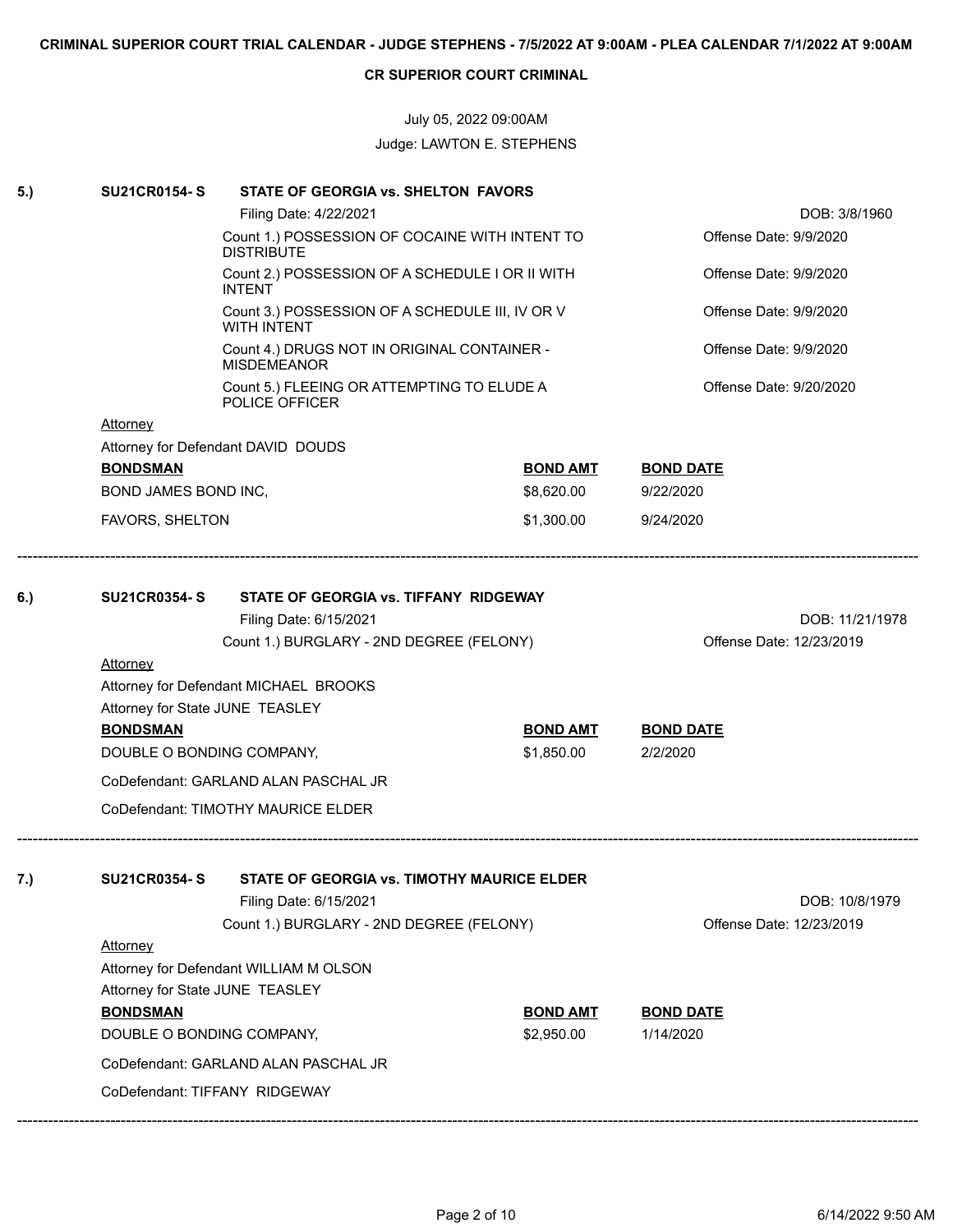# July 05, 2022 09:00AM Judge: LAWTON E. STEPHENS

| Filing Date: 6/15/2021<br>DOB: 9/1/2002<br>Offense Date: 4/8/2021<br>Count 1.) AGGRAVATED ASSAULT<br>Count 2.) FIREARM/KNIFE POSSESSION DURING<br>Offense Date: 4/8/2021<br><b>CRIME/ATTEMPT CRIM</b><br>Count 3.) UNLAWFUL TO COMMUNICATE ANY THREAT<br>Offense Date: 4/8/2021<br>OF INJURY/DAMAG<br>Count 4.) TRAFFIC IN COCAINE/MARIJ/ILLEGAL<br>Offense Date: 4/8/2021<br><b>DRUGS</b><br>Count 5.) OBSTRUCTION OF OFFICERS-MISD<br>Offense Date: 4/8/2021<br>Attorney<br>Attorney for Defendant DAVID G. WILLIAMS<br>Attorney for State JUNE TEASLEY<br><b>BONDSMAN</b><br><b>BOND AMT</b><br><b>BOND DATE</b><br>BOND JAMES BOND INC,<br>\$5,700.00<br>4/21/2021<br>CoDefendant: JEREMY CAMRON HOWARD<br><b>SU21CR0357-S</b><br>STATE OF GEORGIA vs. JEREMY CAMRON HOWARD<br>Filing Date: 6/15/2021<br>Count 1.) AGGRAVATED ASSAULT<br>Offense Date: 4/8/2021<br>Offense Date: 4/8/2021<br>Count 2.) FIREARM/KNIFE POSSESSION DURING<br>CRIME/ATTEMPT CRIM<br>Offense Date: 4/8/2021<br>Count 3.) UNLAWFUL TO COMMUNICATE ANY THREAT<br>OF INJURY/DAMAG<br>Offense Date: 4/8/2021<br>Count 4.) TRAFFIC IN COCAINE/MARIJ/ILLEGAL<br><b>DRUGS</b><br>Offense Date: 4/8/2021<br>Count 5.) OBSTRUCTION OF OFFICERS-MISD<br>Attorney<br>Attorney for Defendant DAVID CROWE<br>Attorney for State JUNE TEASLEY<br><b>BONDSMAN</b><br><b>BOND AMT</b><br><b>BOND DATE</b><br>\$5,700.00<br>BOND JAMES BOND INC,<br>4/21/2021<br>CoDefendant: AUNWAR SEDONTA SMITH JR | 8.) | <b>SU21CR0357-S</b> | STATE OF GEORGIA vs. AUNWAR SEDONTA SMITH JR |  |                |
|---------------------------------------------------------------------------------------------------------------------------------------------------------------------------------------------------------------------------------------------------------------------------------------------------------------------------------------------------------------------------------------------------------------------------------------------------------------------------------------------------------------------------------------------------------------------------------------------------------------------------------------------------------------------------------------------------------------------------------------------------------------------------------------------------------------------------------------------------------------------------------------------------------------------------------------------------------------------------------------------------------------------------------------------------------------------------------------------------------------------------------------------------------------------------------------------------------------------------------------------------------------------------------------------------------------------------------------------------------------------------------------------------------------------------------------------------------------------|-----|---------------------|----------------------------------------------|--|----------------|
| 9.)                                                                                                                                                                                                                                                                                                                                                                                                                                                                                                                                                                                                                                                                                                                                                                                                                                                                                                                                                                                                                                                                                                                                                                                                                                                                                                                                                                                                                                                                 |     |                     |                                              |  |                |
|                                                                                                                                                                                                                                                                                                                                                                                                                                                                                                                                                                                                                                                                                                                                                                                                                                                                                                                                                                                                                                                                                                                                                                                                                                                                                                                                                                                                                                                                     |     |                     |                                              |  |                |
|                                                                                                                                                                                                                                                                                                                                                                                                                                                                                                                                                                                                                                                                                                                                                                                                                                                                                                                                                                                                                                                                                                                                                                                                                                                                                                                                                                                                                                                                     |     |                     |                                              |  |                |
|                                                                                                                                                                                                                                                                                                                                                                                                                                                                                                                                                                                                                                                                                                                                                                                                                                                                                                                                                                                                                                                                                                                                                                                                                                                                                                                                                                                                                                                                     |     |                     |                                              |  |                |
|                                                                                                                                                                                                                                                                                                                                                                                                                                                                                                                                                                                                                                                                                                                                                                                                                                                                                                                                                                                                                                                                                                                                                                                                                                                                                                                                                                                                                                                                     |     |                     |                                              |  |                |
|                                                                                                                                                                                                                                                                                                                                                                                                                                                                                                                                                                                                                                                                                                                                                                                                                                                                                                                                                                                                                                                                                                                                                                                                                                                                                                                                                                                                                                                                     |     |                     |                                              |  |                |
|                                                                                                                                                                                                                                                                                                                                                                                                                                                                                                                                                                                                                                                                                                                                                                                                                                                                                                                                                                                                                                                                                                                                                                                                                                                                                                                                                                                                                                                                     |     |                     |                                              |  |                |
|                                                                                                                                                                                                                                                                                                                                                                                                                                                                                                                                                                                                                                                                                                                                                                                                                                                                                                                                                                                                                                                                                                                                                                                                                                                                                                                                                                                                                                                                     |     |                     |                                              |  |                |
|                                                                                                                                                                                                                                                                                                                                                                                                                                                                                                                                                                                                                                                                                                                                                                                                                                                                                                                                                                                                                                                                                                                                                                                                                                                                                                                                                                                                                                                                     |     |                     |                                              |  |                |
|                                                                                                                                                                                                                                                                                                                                                                                                                                                                                                                                                                                                                                                                                                                                                                                                                                                                                                                                                                                                                                                                                                                                                                                                                                                                                                                                                                                                                                                                     |     |                     |                                              |  |                |
|                                                                                                                                                                                                                                                                                                                                                                                                                                                                                                                                                                                                                                                                                                                                                                                                                                                                                                                                                                                                                                                                                                                                                                                                                                                                                                                                                                                                                                                                     |     |                     |                                              |  |                |
|                                                                                                                                                                                                                                                                                                                                                                                                                                                                                                                                                                                                                                                                                                                                                                                                                                                                                                                                                                                                                                                                                                                                                                                                                                                                                                                                                                                                                                                                     |     |                     |                                              |  |                |
|                                                                                                                                                                                                                                                                                                                                                                                                                                                                                                                                                                                                                                                                                                                                                                                                                                                                                                                                                                                                                                                                                                                                                                                                                                                                                                                                                                                                                                                                     |     |                     |                                              |  |                |
|                                                                                                                                                                                                                                                                                                                                                                                                                                                                                                                                                                                                                                                                                                                                                                                                                                                                                                                                                                                                                                                                                                                                                                                                                                                                                                                                                                                                                                                                     |     |                     |                                              |  |                |
|                                                                                                                                                                                                                                                                                                                                                                                                                                                                                                                                                                                                                                                                                                                                                                                                                                                                                                                                                                                                                                                                                                                                                                                                                                                                                                                                                                                                                                                                     |     |                     |                                              |  | DOB: 8/21/2002 |
|                                                                                                                                                                                                                                                                                                                                                                                                                                                                                                                                                                                                                                                                                                                                                                                                                                                                                                                                                                                                                                                                                                                                                                                                                                                                                                                                                                                                                                                                     |     |                     |                                              |  |                |
|                                                                                                                                                                                                                                                                                                                                                                                                                                                                                                                                                                                                                                                                                                                                                                                                                                                                                                                                                                                                                                                                                                                                                                                                                                                                                                                                                                                                                                                                     |     |                     |                                              |  |                |
|                                                                                                                                                                                                                                                                                                                                                                                                                                                                                                                                                                                                                                                                                                                                                                                                                                                                                                                                                                                                                                                                                                                                                                                                                                                                                                                                                                                                                                                                     |     |                     |                                              |  |                |
|                                                                                                                                                                                                                                                                                                                                                                                                                                                                                                                                                                                                                                                                                                                                                                                                                                                                                                                                                                                                                                                                                                                                                                                                                                                                                                                                                                                                                                                                     |     |                     |                                              |  |                |
|                                                                                                                                                                                                                                                                                                                                                                                                                                                                                                                                                                                                                                                                                                                                                                                                                                                                                                                                                                                                                                                                                                                                                                                                                                                                                                                                                                                                                                                                     |     |                     |                                              |  |                |
|                                                                                                                                                                                                                                                                                                                                                                                                                                                                                                                                                                                                                                                                                                                                                                                                                                                                                                                                                                                                                                                                                                                                                                                                                                                                                                                                                                                                                                                                     |     |                     |                                              |  |                |
|                                                                                                                                                                                                                                                                                                                                                                                                                                                                                                                                                                                                                                                                                                                                                                                                                                                                                                                                                                                                                                                                                                                                                                                                                                                                                                                                                                                                                                                                     |     |                     |                                              |  |                |
|                                                                                                                                                                                                                                                                                                                                                                                                                                                                                                                                                                                                                                                                                                                                                                                                                                                                                                                                                                                                                                                                                                                                                                                                                                                                                                                                                                                                                                                                     |     |                     |                                              |  |                |
|                                                                                                                                                                                                                                                                                                                                                                                                                                                                                                                                                                                                                                                                                                                                                                                                                                                                                                                                                                                                                                                                                                                                                                                                                                                                                                                                                                                                                                                                     |     |                     |                                              |  |                |
|                                                                                                                                                                                                                                                                                                                                                                                                                                                                                                                                                                                                                                                                                                                                                                                                                                                                                                                                                                                                                                                                                                                                                                                                                                                                                                                                                                                                                                                                     |     |                     |                                              |  |                |
|                                                                                                                                                                                                                                                                                                                                                                                                                                                                                                                                                                                                                                                                                                                                                                                                                                                                                                                                                                                                                                                                                                                                                                                                                                                                                                                                                                                                                                                                     |     |                     |                                              |  |                |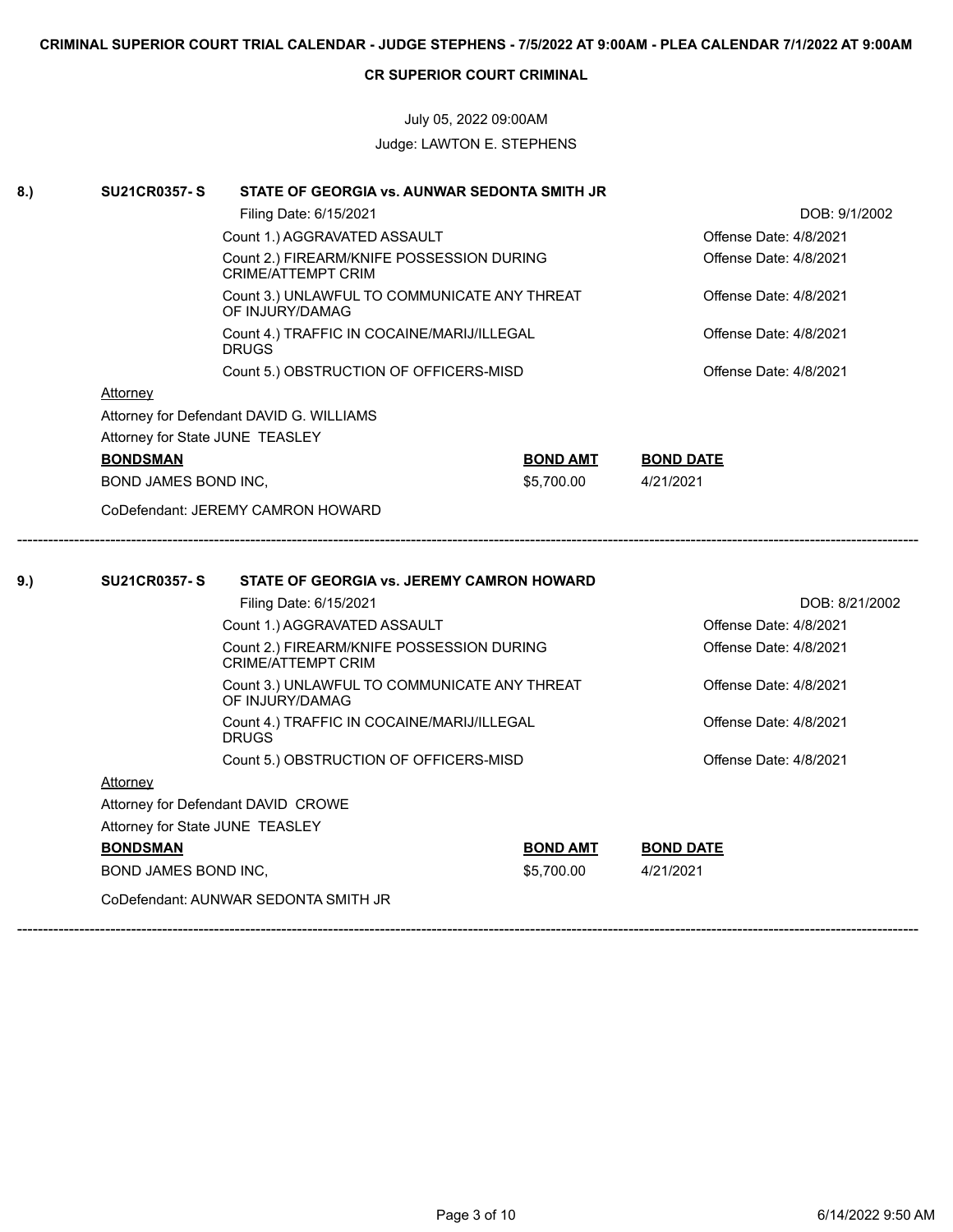# July 05, 2022 09:00AM Judge: LAWTON E. STEPHENS

| 10.) | <b>SU21CR0310-S</b>                                            | STATE OF GEORGIA vs. DESMOND TRAVEKKIO HAWES                    |                         |                         |  |  |  |
|------|----------------------------------------------------------------|-----------------------------------------------------------------|-------------------------|-------------------------|--|--|--|
|      |                                                                | Filing Date: 5/27/2021                                          |                         | DOB: 3/26/1989          |  |  |  |
|      |                                                                | Count 1.) FLEEING/ATTEMPTING ELUDE AN OFFICER<br>FOR FELONY     |                         | Offense Date: 2/27/2020 |  |  |  |
|      |                                                                | Count 2.) FLEEING OR ATTEMPTING TO ELUDE A<br>POLICE OFFICER    | Offense Date: 2/27/2020 |                         |  |  |  |
|      |                                                                | Count 3.) OBSTRUCTION OF OFFICERS-MISD                          | Offense Date: 2/27/2020 |                         |  |  |  |
|      |                                                                | Count 4.) D.U.I. ALCOHOL                                        |                         | Offense Date: 2/27/2020 |  |  |  |
|      |                                                                | Offense Date: 2/27/2020                                         |                         |                         |  |  |  |
|      |                                                                | Count 6.) PASSING IN A NO PASSING ZONE                          |                         | Offense Date: 2/27/2020 |  |  |  |
|      | <b>Attorney</b>                                                |                                                                 |                         |                         |  |  |  |
|      |                                                                | Attorney for Defendant DAVID DOUDS                              |                         |                         |  |  |  |
|      |                                                                | Attorney for State S. TYLER NORMANDIA                           |                         |                         |  |  |  |
|      | <b>BONDSMAN</b>                                                |                                                                 | <b>BOND AMT</b>         | <b>BOND DATE</b>        |  |  |  |
|      | BOND JAMES BOND INC,                                           |                                                                 | \$5,150.00              | 2/28/2020               |  |  |  |
|      | <b>SU21CR0311-S</b>                                            | STATE OF GEORGIA vs. DESMOND TRAVEKKIO HAWES                    |                         |                         |  |  |  |
| 11.) |                                                                |                                                                 |                         | DOB: 3/26/1989          |  |  |  |
|      |                                                                | Filing Date: 5/27/2021                                          |                         | Offense Date: 1/29/2021 |  |  |  |
|      |                                                                | Count 1.) DRIVING WRONG WAY ON ONE WAY<br><b>STREET</b>         |                         |                         |  |  |  |
|      |                                                                | Count 2.) GIVING FALSE NAME/ADDRESS/BIRTHDATE<br>TO LAW ENF.OFF | Offense Date: 1/29/2021 |                         |  |  |  |
|      | Count 3.) DRIVING WHILE LICENSE SUSPENDED OR<br><b>REVOKED</b> |                                                                 |                         | Offense Date: 1/29/2021 |  |  |  |
|      | <b>Attorney</b>                                                |                                                                 |                         |                         |  |  |  |
|      | Attorney for Defendant DAVID DOUDS                             |                                                                 |                         |                         |  |  |  |
|      |                                                                | Attorney for State S. TYLER NORMANDIA                           |                         |                         |  |  |  |
|      | <b>BONDSMAN</b>                                                |                                                                 | <b>BOND AMT</b>         | <b>BOND DATE</b>        |  |  |  |
|      | BOND JAMES BOND INC,                                           |                                                                 | \$1,300.00              | 1/29/2021               |  |  |  |
|      | HAWES, DESMOND                                                 |                                                                 | \$0.00                  | 1/29/2021               |  |  |  |
| 12.) | <b>SU21CR0321-S</b>                                            | STATE OF GEORGIA vs. ROBERT JUNIOR TATE                         |                         |                         |  |  |  |
|      |                                                                | Filing Date: 6/8/2021                                           |                         | DOB: 12/28/1965         |  |  |  |
|      |                                                                | Count 1.) AGGRAVATED ASSAULT                                    |                         | Offense Date: 3/23/2021 |  |  |  |
|      |                                                                | Count 2.) BATTERY - FAMILY VIOLENCE (1ST                        |                         | Offense Date: 3/23/2021 |  |  |  |
|      |                                                                | OFFENSE)                                                        |                         |                         |  |  |  |
|      |                                                                | Count 3.) BATTERY - FAMILY VIOLENCE (1ST<br>OFFENSE)            | Offense Date: 3/23/2021 |                         |  |  |  |
|      |                                                                | Count 4.) CRIMINAL TRESPASS FAMILY VIOLENCE                     |                         | Offense Date: 3/23/2021 |  |  |  |
|      | <b>Attorney</b>                                                |                                                                 |                         |                         |  |  |  |
|      |                                                                | Attorney for Defendant DAVID G. WILLIAMS                        |                         |                         |  |  |  |
|      | <b>BONDSMAN</b>                                                |                                                                 | <b>BOND AMT</b>         | <b>BOND DATE</b>        |  |  |  |
|      | ATHENS BONDING COMPANY,                                        |                                                                 | \$3,200.00              | 7/21/2021               |  |  |  |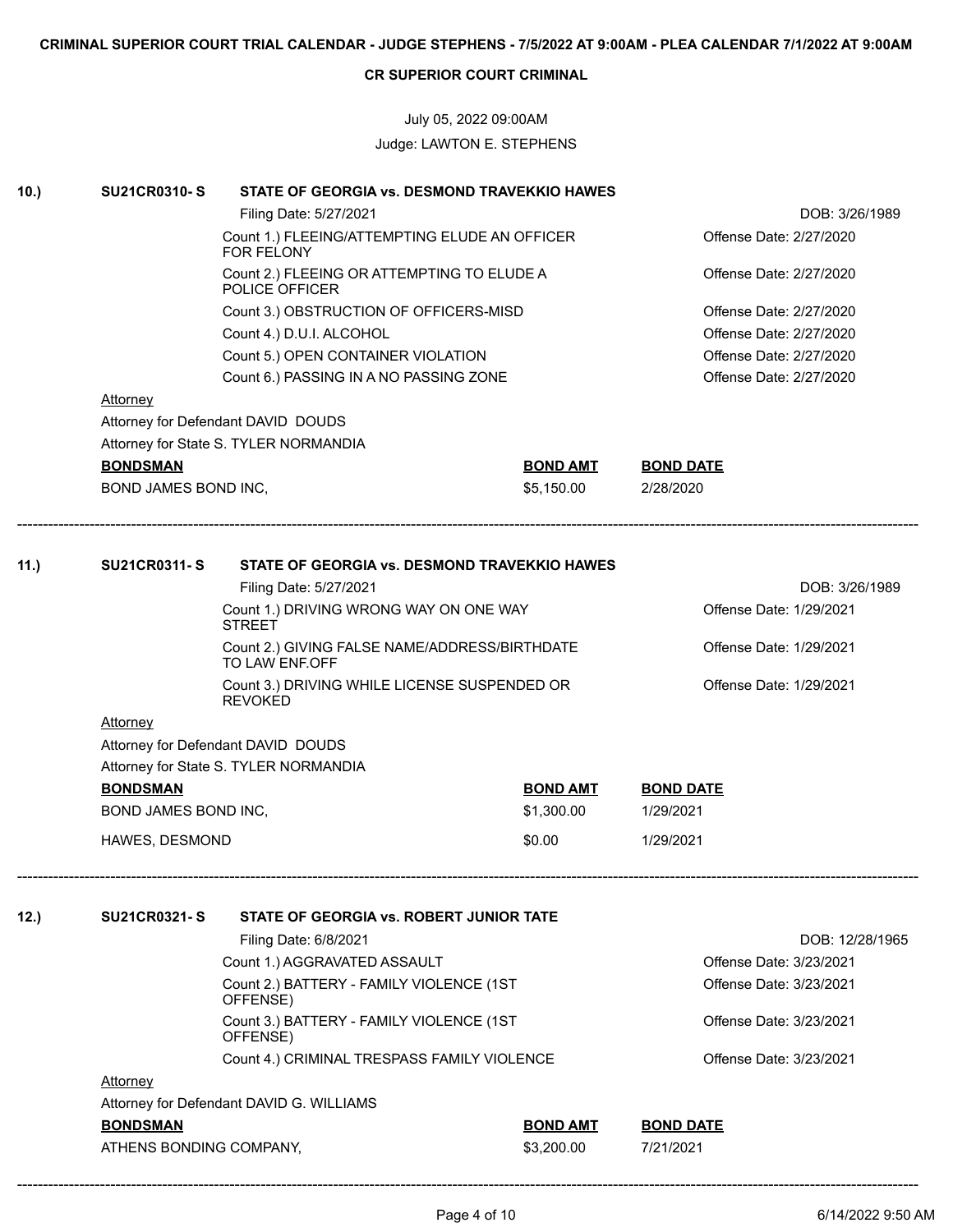|      | CRIMINAL SUPERIOR COURT TRIAL CALENDAR - JUDGE STEPHENS - 7/5/2022 AT 9:00AM - PLEA CALENDAR 7/1/2022 AT 9:00AM |                                                                 |                 |                         |                             |  |
|------|-----------------------------------------------------------------------------------------------------------------|-----------------------------------------------------------------|-----------------|-------------------------|-----------------------------|--|
|      |                                                                                                                 | <b>CR SUPERIOR COURT CRIMINAL</b>                               |                 |                         |                             |  |
|      |                                                                                                                 | July 05, 2022 09:00AM                                           |                 |                         |                             |  |
|      |                                                                                                                 | Judge: LAWTON E. STEPHENS                                       |                 |                         |                             |  |
| 13.) | <b>SU21CR0366-S</b>                                                                                             | <b>STATE OF GEORGIA vs. ROBERT JUNIOR TATE</b>                  |                 |                         |                             |  |
|      |                                                                                                                 | Filing Date: 6/17/2021                                          |                 |                         | DOB: 12/28/1965             |  |
|      |                                                                                                                 | Count 1.) DRIVING WHILE LICENSE SUSPENDED FEL -<br>4TH OR SUBSE |                 | Offense Date: 1/29/2021 |                             |  |
|      | Attorney                                                                                                        |                                                                 |                 |                         |                             |  |
|      |                                                                                                                 | Attorney for Defendant DAVID G. WILLIAMS                        |                 |                         |                             |  |
|      | <b>BONDSMAN</b>                                                                                                 |                                                                 | <u>BOND AMT</u> | <b>BOND DATE</b>        |                             |  |
|      | TATE, ROBERT                                                                                                    |                                                                 | \$0.00          | 7/21/2021               |                             |  |
| 14.  | <b>SU20CR0504-S</b>                                                                                             | STATE OF GEORGIA vs. SAMANTHA DAWN TUTEN                        |                 |                         |                             |  |
|      |                                                                                                                 | Filing Date: 10/15/2020                                         |                 |                         | DOB: 9/15/1988              |  |
|      |                                                                                                                 | Count 1.) THEFT BY TAKING - FELONY                              |                 | Offense Date: 9/27/2020 |                             |  |
|      | <b>Attorney</b>                                                                                                 |                                                                 |                 |                         |                             |  |
|      |                                                                                                                 | Attorney for Defendant DAVID G. WILLIAMS                        |                 |                         |                             |  |
|      | <b>BONDSMAN</b>                                                                                                 |                                                                 | <b>BOND AMT</b> | <b>BOND DATE</b>        |                             |  |
|      | TUTEN, SAMANTHA DAWN                                                                                            |                                                                 | \$3,500.00      | 10/21/2020              |                             |  |
| 15.) | <b>SU20CR0437-S</b>                                                                                             | STATE OF GEORGIA vs. TODD ROGER WILLIAMS                        |                 |                         | Bench Warrant:              |  |
|      |                                                                                                                 |                                                                 |                 |                         | 4/15/2022<br>DOB: 4/29/1991 |  |
|      |                                                                                                                 | Filing Date: 9/10/2020                                          |                 | Offense Date: 9/12/2019 |                             |  |
|      |                                                                                                                 | Count 1.) MARIJUANA - POSSESSION MORE THAN 1<br>OZ.             |                 |                         |                             |  |
|      | <b>Attorney</b>                                                                                                 |                                                                 |                 |                         |                             |  |
|      |                                                                                                                 | Attorney for Defendant DAVID G. WILLIAMS                        |                 |                         |                             |  |
|      | <b>BONDSMAN</b>                                                                                                 |                                                                 | <b>BOND AMT</b> | <b>BOND DATE</b>        |                             |  |
|      | ATHENS BONDING COMPANY,                                                                                         |                                                                 | \$7,350.00      | 11/15/2019              |                             |  |
|      |                                                                                                                 | CoDefendant: JOSHUA ROMAINE JACKSON                             |                 |                         |                             |  |
|      |                                                                                                                 |                                                                 |                 |                         |                             |  |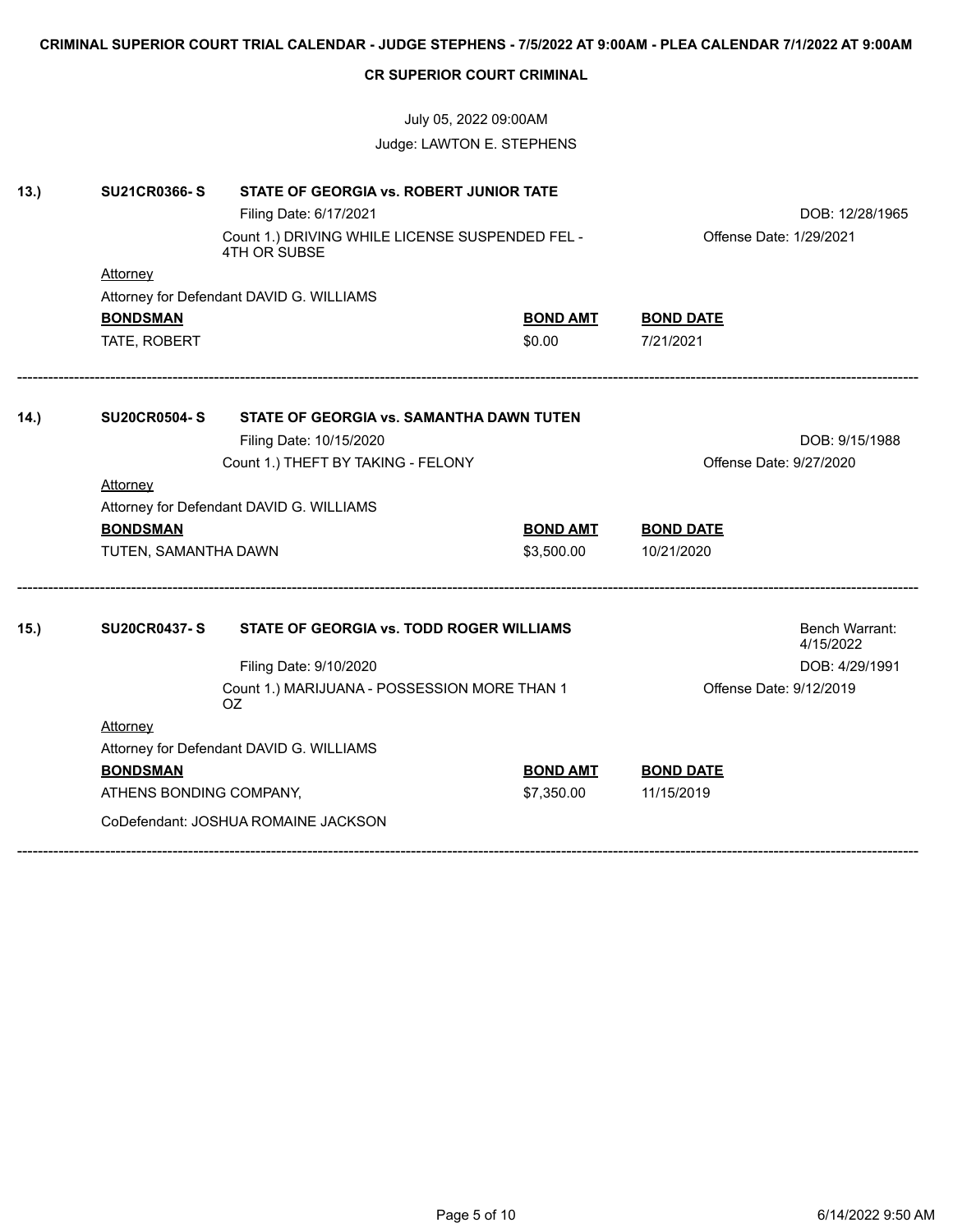# July 05, 2022 09:00AM Judge: LAWTON E. STEPHENS

| 16.) | <b>SU21CR0541-S</b>       | STATE OF GEORGIA vs. TOMMY WATKINS                                    |                 |                         |
|------|---------------------------|-----------------------------------------------------------------------|-----------------|-------------------------|
|      |                           | Filing Date: 8/19/2021                                                |                 | DOB: 8/6/1962           |
|      |                           | Count 1.) SERIOUS INJURY BY VEHICLE                                   |                 | Offense Date: 3/13/2019 |
|      |                           | Count 2.) SERIOUS INJURY BY VEHICLE                                   |                 | Offense Date: 3/13/2019 |
|      |                           | Count 3.) HIT AND RUN RESULTING IN SERIOUS<br><b>INJURY OR DEATH</b>  |                 | Offense Date: 3/13/2019 |
|      |                           | Count 4.) HIT AND RUN RESULTING IN SERIOUS<br><b>INJURY OR DEATH</b>  |                 | Offense Date: 3/13/2019 |
|      |                           | Count 5.) HIT AND RUN RESULTING IN SERIOUS<br><b>INJURY OR DEATH</b>  |                 | Offense Date: 3/13/2019 |
|      |                           | Count 6.) OBSTRUCTION OF OFFICERS-MISD                                |                 | Offense Date: 3/13/2019 |
|      |                           | Count 7.) D.U.I. ALCOHOL                                              |                 | Offense Date: 3/13/2019 |
|      |                           | Count 8.) FAILURE TO STOP FOR STOP SIGN                               |                 | Offense Date: 3/13/2019 |
|      | Attorney                  |                                                                       |                 |                         |
|      |                           | Attorney for Defendant DAVID G. WILLIAMS                              |                 |                         |
|      | <b>BONDSMAN</b>           |                                                                       | <b>BOND AMT</b> | <b>BOND DATE</b>        |
|      | ATHENS BONDING COMPANY,   |                                                                       | \$22,200.00     | 10/4/2019               |
| 17.) | <b>SU21CR0327-S</b>       | STATE OF GEORGIA vs. KELLIE ANNE HALE                                 |                 |                         |
|      |                           | Filing Date: 6/10/2021                                                |                 | DOB: 1/11/1977          |
|      |                           | Count 1.) IDENTITY THEFT FRAUD WHEN USING/<br>POSSESSING IDENTIF      |                 | Offense Date: 6/17/2020 |
|      |                           | Count 2.) CRIMINAL ATTEMPT TO COMMIT A FELONY<br>$-16-4-1$            |                 | Offense Date: 6/17/2020 |
|      |                           | Count 3.) CRIMINAL ATTEMPT TO COMMIT A FELONY<br>$-16-4-1$            |                 | Offense Date: 6/17/2020 |
|      |                           | Count 4.) OBTAINING/ATTEMPT OBTAIN DANGEROUS<br>DRUGS BY FRAUD        |                 | Offense Date: 6/17/2020 |
|      |                           | Count 5.) OBTAINING/ATTEMPT OBTAIN DANGEROUS<br><b>DRUGS BY FRAUD</b> |                 | Offense Date: 6/17/2020 |
|      | Attorney                  |                                                                       |                 |                         |
|      |                           | Attorney for Defendant DAVID DOUDS                                    |                 |                         |
|      | <b>BONDSMAN</b>           |                                                                       | <u>BOND AMT</u> | <b>BOND DATE</b>        |
|      | DOUBLE O BONDING COMPANY, |                                                                       | \$6,800.00      | 7/8/2020                |
|      |                           |                                                                       |                 |                         |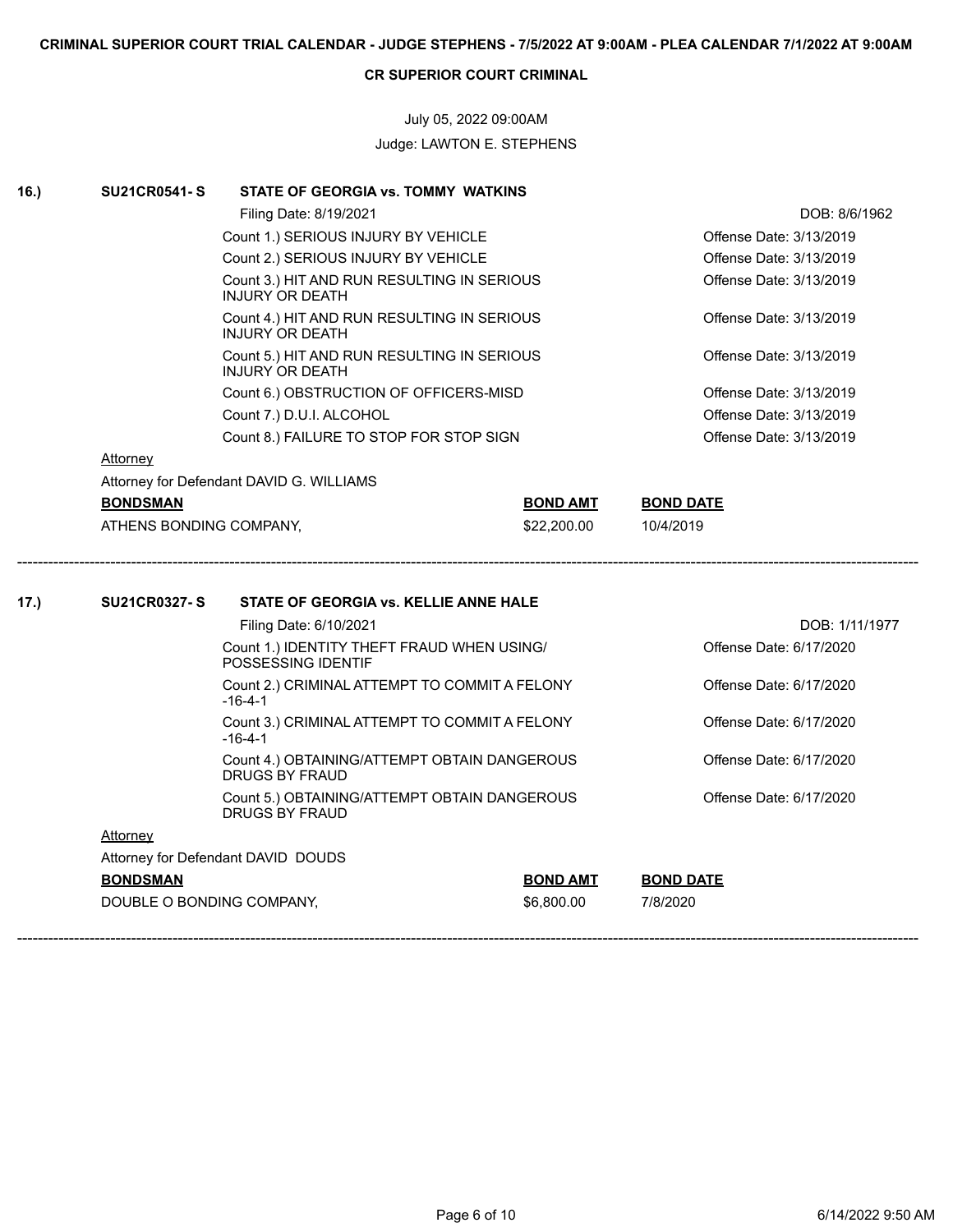# July 05, 2022 09:00AM Judge: LAWTON E. STEPHENS

| 18.) | <b>SU21CR0328-S</b>  | STATE OF GEORGIA vs. TOMMY EZELL MARTIN                                 |                         |                         |
|------|----------------------|-------------------------------------------------------------------------|-------------------------|-------------------------|
|      |                      | Filing Date: 6/10/2021                                                  |                         |                         |
|      |                      | Count 1.) CONVICTED FELON/1ST OFFENDER<br>ATTEMPTED PURCHASE FA         | Offense Date: 2/8/2021  |                         |
|      |                      | Count 2.) DUTY TO STOP AT SCENE OF ACCIDENT<br>(HIT RUN/LEAVE)          |                         | Offense Date: 2/8/2021  |
|      |                      | Count 3.) DRIVING WHILE LICENSE SUSPENDED OR<br><b>REVOKED</b>          |                         | Offense Date: 2/8/2021  |
|      | Attorney             |                                                                         |                         |                         |
|      |                      | Attorney for Defendant DAVID G. WILLIAMS                                |                         |                         |
|      | <b>BONDSMAN</b>      |                                                                         | <b>BOND AMT</b>         | <b>BOND DATE</b>        |
|      | BOND JAMES BOND INC, |                                                                         | \$6,800.00              | 2/10/2021               |
|      | MARTIN, TOMMY        |                                                                         | \$0.00                  | 2/10/2021               |
| 19.) | <b>SU21CR0330-S</b>  | STATE OF GEORGIA vs. KIMBER MOLINA                                      |                         |                         |
|      |                      | Filing Date: 6/10/2021                                                  |                         | DOB: 12/6/1982          |
|      |                      | Count 1.) POSSESSION OF A SCHEDULE I OR II WITH<br><b>INTENT</b>        | Offense Date: 5/17/2021 |                         |
|      | <b>Attorney</b>      |                                                                         |                         |                         |
|      |                      | Attorney for Defendant DAVID G. WILLIAMS                                |                         |                         |
|      | <b>BONDSMAN</b>      |                                                                         | <u>BOND AMT</u>         | <b>BOND DATE</b>        |
|      |                      | CLASSIC CITY BONDING COMPANY,                                           | \$4,600.00              | 5/18/2021               |
| 20.  | <b>SU21CR0332-S</b>  | STATE OF GEORGIA vs. WILLIE EARL SEALS                                  |                         |                         |
|      |                      | Filing Date: 6/10/2021                                                  |                         | DOB: 4/19/1966          |
|      |                      | Count 1.) DRIVING WHILE LICENSE SUSPENDED FEL -<br>4TH OR SUBSE         |                         | Offense Date: 9/18/2019 |
|      |                      | Count 2.) GEORGIA RESIDENT HAS 21 DAYS TO<br><b>OBTAIN TAG, NEW VEH</b> |                         | Offense Date: 9/18/2019 |
|      | <b>Attorney</b>      |                                                                         |                         |                         |
|      |                      | Attorney for Defendant DAVID G. WILLIAMS                                |                         |                         |
|      | <b>BONDSMAN</b>      |                                                                         | <b>BOND AMT</b>         | <b>BOND DATE</b>        |
|      | SEALS, WILLIE        |                                                                         | \$2,000.00              | 9/19/2019               |
|      |                      |                                                                         |                         |                         |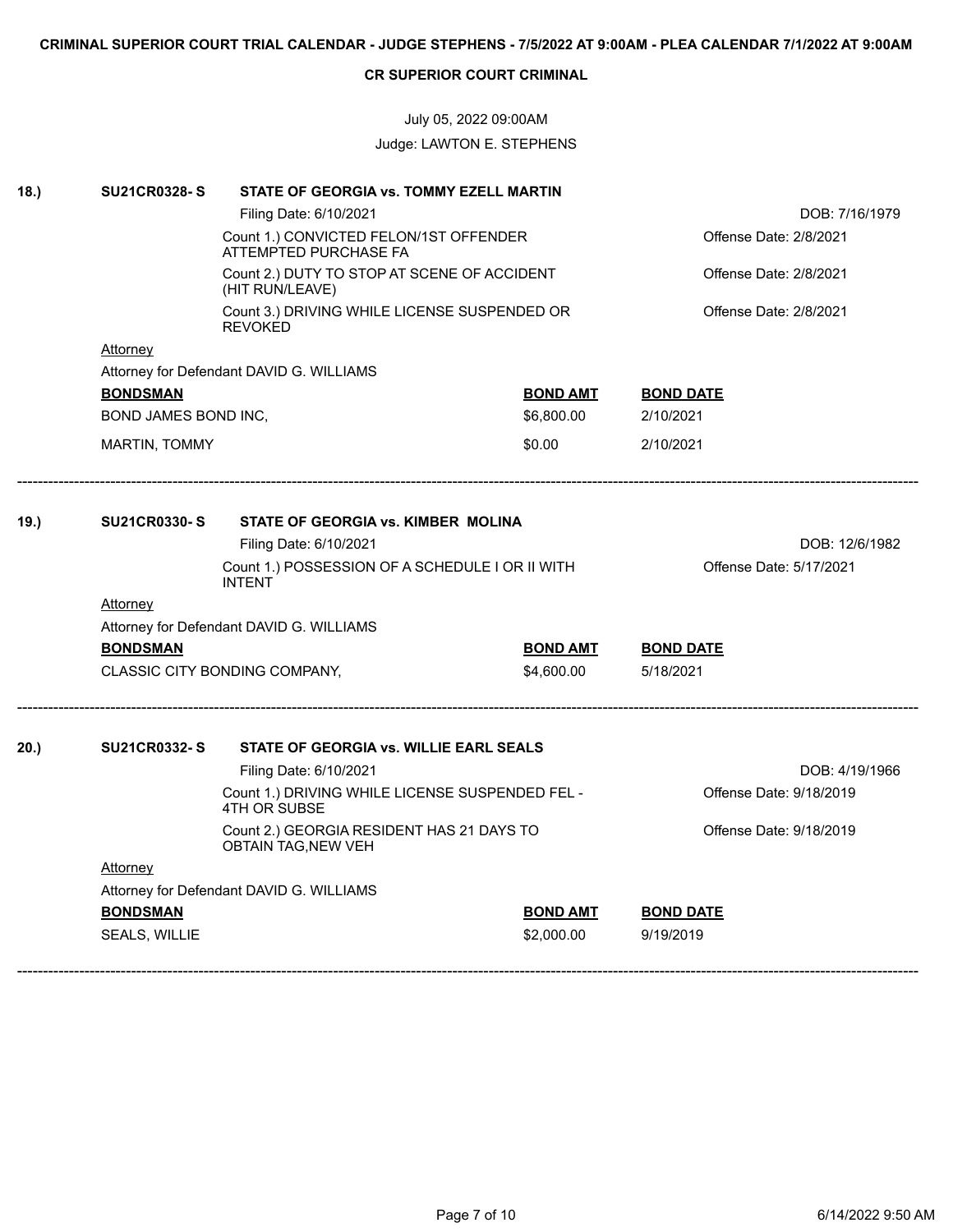|      |                           | July 05, 2022 09:00AM                                           |                         |                         |  |  |  |  |
|------|---------------------------|-----------------------------------------------------------------|-------------------------|-------------------------|--|--|--|--|
|      |                           | Judge: LAWTON E. STEPHENS                                       |                         |                         |  |  |  |  |
| 21.) | <b>SU21CR0334-S</b>       | STATE OF GEORGIA vs. JASON STAR SMITH                           |                         |                         |  |  |  |  |
|      |                           | Filing Date: 6/10/2021                                          |                         | DOB: 12/29/1987         |  |  |  |  |
|      |                           | Count 1.) DRIVING WHILE LICENSE SUSPENDED FEL -<br>4TH OR SUBSE | Offense Date: 10/3/2019 |                         |  |  |  |  |
|      |                           | Count 2.) FOLLOWING TOO CLOSELY                                 |                         | Offense Date: 10/3/2019 |  |  |  |  |
|      | <b>Attorney</b>           |                                                                 |                         |                         |  |  |  |  |
|      |                           | Attorney for Defendant DAVID G. WILLIAMS                        |                         |                         |  |  |  |  |
|      | <b>BONDSMAN</b>           |                                                                 | <b>BOND AMT</b>         | <b>BOND DATE</b>        |  |  |  |  |
|      | SAHLBERG, DIANA LYNNE     |                                                                 | \$2,000.00              | 10/3/2019               |  |  |  |  |
|      |                           |                                                                 |                         |                         |  |  |  |  |
| 22.) | <b>SU21CR0341-S</b>       | STATE OF GEORGIA vs. NICHOLAS MIGUEL CARTER                     |                         |                         |  |  |  |  |
|      |                           | Filing Date: 6/11/2021                                          |                         | DOB: 1/7/2004           |  |  |  |  |
|      |                           | Count 1.) THEFT BY RECEIVING STOLEN PROPERTY-<br><b>FELONY</b>  |                         | Offense Date: 4/22/2021 |  |  |  |  |
|      |                           | Count 2.) OBSTRUCTION OF OFFICERS-MISD                          |                         | Offense Date: 4/22/2021 |  |  |  |  |
|      |                           | Count 3.) DRIVING WHILE UNLICENSED                              | Offense Date: 4/22/2021 |                         |  |  |  |  |
|      | <b>Attorney</b>           |                                                                 |                         |                         |  |  |  |  |
|      |                           | Attorney for Defendant DAVID DOUDS                              |                         |                         |  |  |  |  |
|      | <b>BONDSMAN</b>           |                                                                 | <b>BOND AMT</b>         | <b>BOND DATE</b>        |  |  |  |  |
|      | CARTER, NICHOLAS          |                                                                 | \$0.00                  | 6/23/2021               |  |  |  |  |
| 23.) | <b>SU21CR0343-S</b>       | STATE OF GEORGIA vs. DONNEISHA TASHA EBERHART                   |                         |                         |  |  |  |  |
|      |                           | Filing Date: 6/11/2021                                          |                         | DOB: 6/11/1990          |  |  |  |  |
|      |                           | Count 1.) AGGRAVATED ASSAULT                                    |                         | Offense Date: 7/5/2020  |  |  |  |  |
|      |                           | Count 2.) CRIMINAL TRESPASS                                     |                         | Offense Date: 7/5/2020  |  |  |  |  |
|      | Attorney                  |                                                                 |                         |                         |  |  |  |  |
|      |                           | Attorney for Defendant DAVID DOUDS                              |                         |                         |  |  |  |  |
|      | <b>BONDSMAN</b>           |                                                                 | <b>BOND AMT</b>         | <b>BOND DATE</b>        |  |  |  |  |
|      | EBERHART, DONNEISHA       |                                                                 | \$5,000.00              | 8/11/2020               |  |  |  |  |
|      |                           |                                                                 |                         |                         |  |  |  |  |
| 24.) | <b>SU21CR0365-S</b>       | STATE OF GEORGIA vs. THOMAS LAMONT STEPHENS                     |                         |                         |  |  |  |  |
|      |                           | Filing Date: 6/17/2021                                          |                         | DOB: 11/10/1981         |  |  |  |  |
|      |                           | Count 1.) OBSTRUCTION OF OFFICERS-FELONY                        |                         | Offense Date: 5/5/2020  |  |  |  |  |
|      | Attorney                  |                                                                 |                         |                         |  |  |  |  |
|      |                           | Attorney for Defendant WILLIAM M OLSON                          |                         |                         |  |  |  |  |
|      | <b>BONDSMAN</b>           |                                                                 | <b>BOND AMT</b>         | <b>BOND DATE</b>        |  |  |  |  |
|      | DOUBLE O BONDING COMPANY, |                                                                 | \$16,700.00             | 5/7/2020                |  |  |  |  |

**CRIMINAL SUPERIOR COURT TRIAL CALENDAR - JUDGE STEPHENS - 7/5/2022 AT 9:00AM - PLEA CALENDAR 7/1/2022 AT 9:00AM**

**CR SUPERIOR COURT CRIMINAL**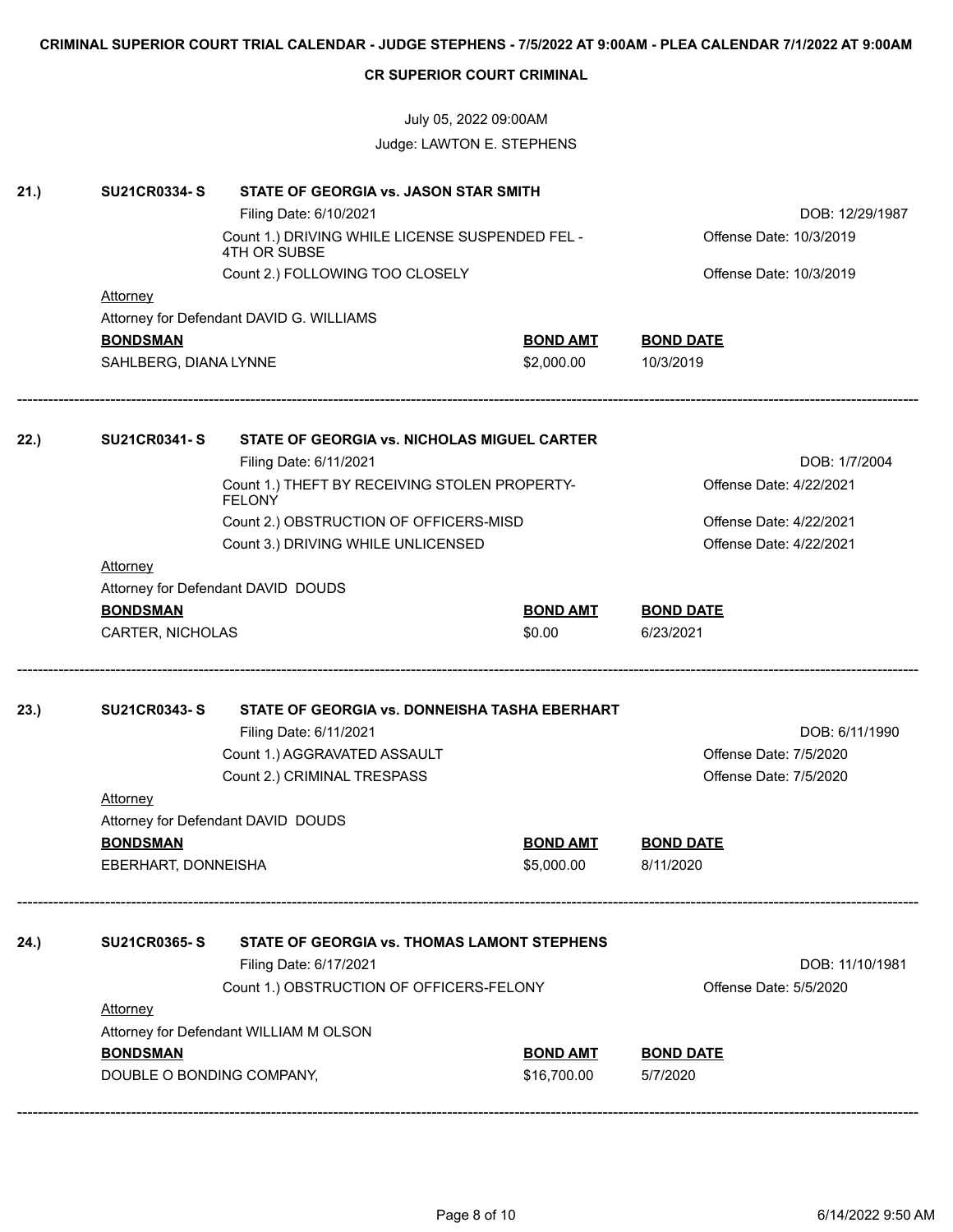|      | <b>CR SUPERIOR COURT CRIMINAL</b> |                                           |                        |                          |  |  |
|------|-----------------------------------|-------------------------------------------|------------------------|--------------------------|--|--|
|      | July 05, 2022 09:00AM             |                                           |                        |                          |  |  |
|      |                                   | Judge: LAWTON E. STEPHENS                 |                        |                          |  |  |
| 25.) | <b>SU21CR0367-S</b>               | STATE OF GEORGIA vs. DYLAN MICHAEL WILCOX |                        |                          |  |  |
|      |                                   | Filing Date: 6/17/2021                    |                        | DOB: 12/3/1996           |  |  |
|      |                                   | Count 1.) THEFT BY TAKING - FELONY        |                        | Offense Date: 1/7/2021   |  |  |
|      |                                   | Count 2.) DRIVING WHILE UNLICENSED        |                        | Offense Date: 1/7/2021   |  |  |
|      | <u>Attorney</u>                   |                                           |                        |                          |  |  |
|      |                                   | Attorney for Defendant DAVID G. WILLIAMS  |                        |                          |  |  |
|      | <b>BONDSMAN</b>                   |                                           | <b>BOND AMT</b>        | <b>BOND DATE</b>         |  |  |
|      | WILCOX, DYLAN                     |                                           | \$0.00                 | 2/2/2021                 |  |  |
| 26.) | <b>SU21CR0370-S</b>               | STATE OF GEORGIA vs. TONY FLOYD           |                        |                          |  |  |
|      |                                   | Filing Date: 6/22/2021                    |                        | DOB: 10/5/1985           |  |  |
|      |                                   | Count 1.) AGGRAVATED ASSAULT              |                        | Offense Date: 2/3/2020   |  |  |
|      |                                   | Count 2.) POSSESSION OF METHAMPHETAMINE   | Offense Date: 2/3/2020 |                          |  |  |
|      |                                   | Count 3.) POSSESSION OF COCAINE           |                        | Offense Date: 2/3/2020   |  |  |
|      |                                   | Count 4.) OBSTRUCTION OF OFFICERS-MISD    | Offense Date: 2/3/2020 |                          |  |  |
|      | Attorney                          |                                           |                        |                          |  |  |
|      |                                   | Attorney for Defendant DAVID DOUDS        |                        |                          |  |  |
|      | <b>BONDSMAN</b>                   |                                           | <b>BOND AMT</b>        | <b>BOND DATE</b>         |  |  |
|      | BOND JAMES BOND INC,              |                                           | \$4,600.00             | 2/9/2020                 |  |  |
|      |                                   |                                           |                        |                          |  |  |
| 27.) | <b>SU21CR0379-S</b>               | STATE OF GEORGIA vs. WILLIE LEON PERRY    |                        |                          |  |  |
|      |                                   | Filing Date: 6/24/2021                    |                        | DOB: 8/6/1970            |  |  |
|      |                                   | Count 1.) ENTERING AUTO                   |                        | Offense Date: 12/13/2020 |  |  |
|      | Attorney                          |                                           |                        |                          |  |  |
|      |                                   | Attorney for Defendant DAVID G. WILLIAMS  |                        |                          |  |  |
|      | <b>BONDSMAN</b>                   |                                           | <b>BOND AMT</b>        | <b>BOND DATE</b>         |  |  |
|      | BOND JAMES BOND INC,              |                                           | \$2,950.00             | 12/16/2020               |  |  |
|      |                                   |                                           |                        |                          |  |  |

**CRIMINAL SUPERIOR COURT TRIAL CALENDAR - JUDGE STEPHENS - 7/5/2022 AT 9:00AM - PLEA CALENDAR 7/1/2022 AT 9:00AM**